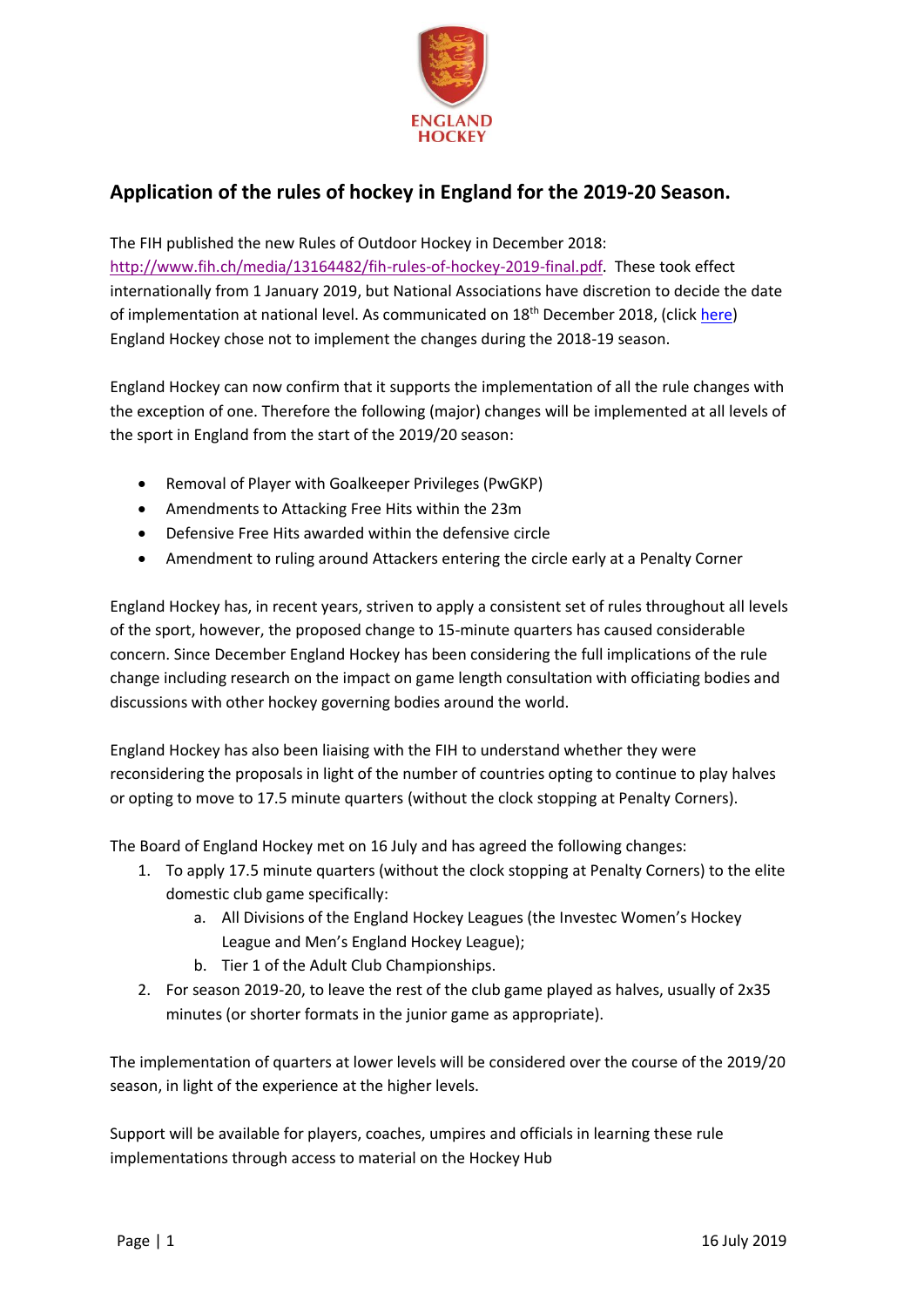

[\(www.hockeyhub.englandhockey.co.uk\)](http://www.hockeyhub.englandhockey.co.uk/) and this will be shared with Leagues & Umpiring Associations to enhance the learning of their members ahead of the new season.

Due to the variation in rule sets for the domestic game, the Hockey Hub will host both versions of the rules that England Hockey will be playing to during the 2019/20 season.

As previously stated, there are a number of changes to the Outdoor Rules. These are all marked with a vertical line in the margin of the Rule Book. The key rule changes are summarised below, but players, coaches, umpires and officials are encouraged to read the full text of the new rules rather than relying on this document.

## **Key Changes**

2.2 – Mandatory Experiment: a team no longer has the option to play with a player with goalkeeping privileges. This means that teams either play with a Goalkeeper, or 11 outfield players

5 – timing of matches to be more closely aligned with the international game as seen at the Vitality Hockey Women's World Cup or FIH Pro-League. See above / below for further details.

6 – wording change around the start and re-start of the match to reflect the change to quarters in the rule book.

9.12 – Very minor clarification of third party or shadow obstruction during a penalty corner on defenders (and goalkeeper).

11.6 – wording added to this rule to show that Umpires blow the whistle for the start / end of each quarter and for the stopping / re-starting of time around a Penalty Corner.

12.4 – clarification added to the awarding of a Penalty Stroke if the ball hits a piece of equipment lying in the circle and a probable goal is prevented, a penalty stroke may be awarded.

13.1 – A free hit awarded to the defence within the defensive circle can be taken anywhere in their circle OR taken up to 15 metres from the back-line in line with the location of the offence, parallel to the side-line.

13.2 – Additional wording in the guidance concerning the re-start after awarding a Free Hit to the attacking team within 5 metres of the circle they are attacking. The introduction of a quick selfpass for these Free Hits allows the defenders to stay within the circle, within 5m and not interfere with play until the ball can legitimately enter the circle. If there is no quick self-pass, then ALL defenders, regardless of location in the 23m, have to retreat 5m if they wish to legitimately play the ball once the Free Hit is taken.